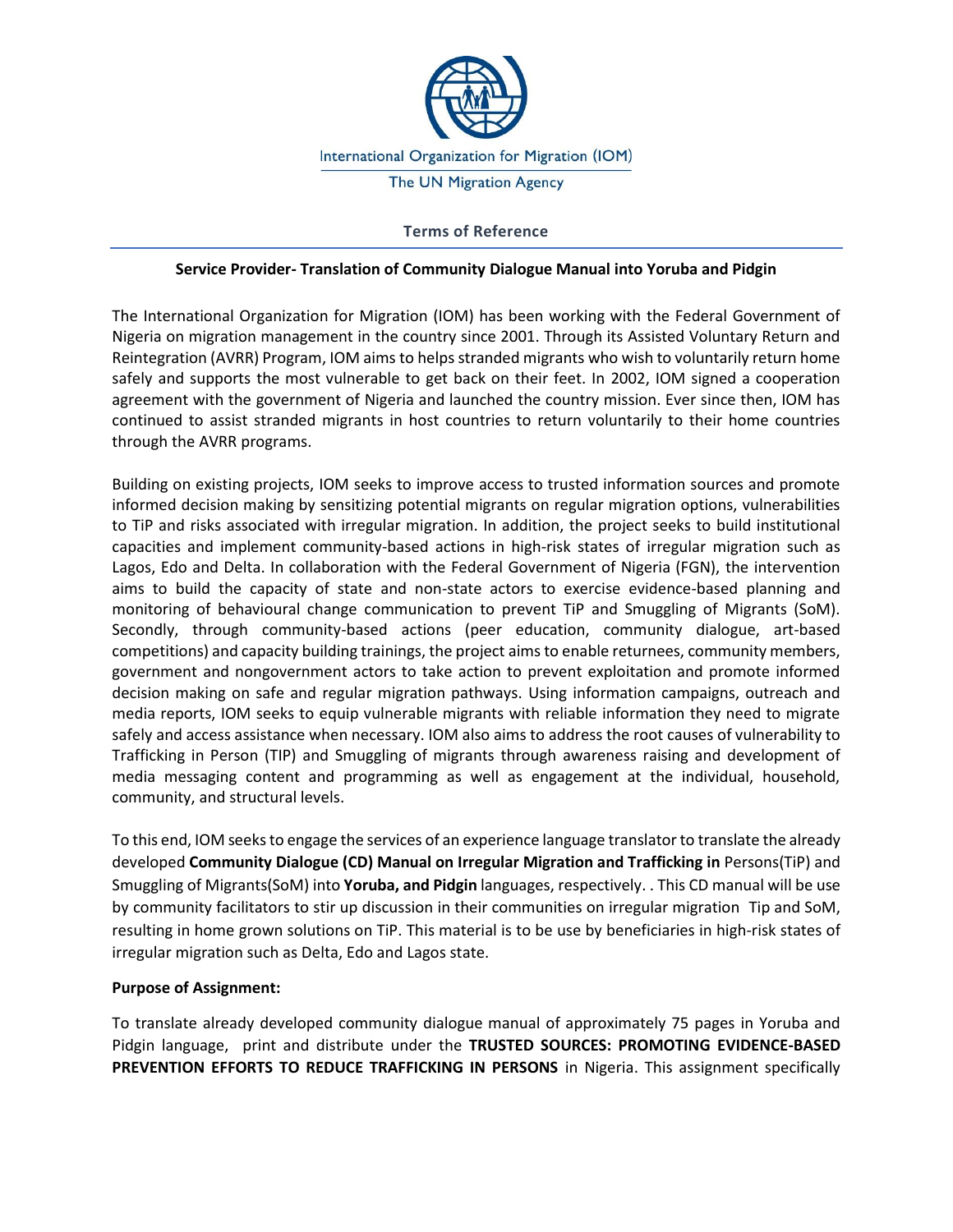

The UN Migration Agency

supports awareness raising activities by IOM Communication for Development initiatives (C4D) across all programs.

# **EXPECTED DELIVERABLES AND TIMELINE**

To complete this task, the service provider is estimated to take up to a period of sixty (60) days -two months from the date of signing the contract and on the finalization of the original translated manual.

Under supervision of the Awareness Raising Officer and in collaboration with the Programme Support Officer, Migrant Protection and Assistance the service provider will undertake the following;

- Submit work plan demonstrating how the said activity will be achieved in an appropriate manner. This should be submitted within five days of signing his contract and its finalization will involve integration of feedback from IOM.
- Translate the already developed and finalized manual document into Pidgin, and Yoruba language.
- Facilitate the presentation of the draft translated manual to partners in Lagos and Edo during a review and pretesting workshop partners speaking these indigenous languages for review and validation.
- Consolidation of inputs from stakeholders from review process, submit manual review session report and a finalized draft translated manual to be submitted in not more than two weeks upon completion of the script review process.
- Share printing page format and layout of the finalized manuals using the already developed graphic designs and illustration of the English version.
- Negotiate cost-effective package with print copies for the printing of finalized manual

The service provider's payment shall be based on the financial proposal approved by IOM. Payment will be issued upon submission of the deliverables stated above within the deadline period.

### **Method of Application**

IOM invites experienced and interested translators and translation companies both at local and national levels working in Migration and human trafficking to submit an Expression of Interest (EoI), along with requisite organizational documents and a cover letter in support of their application.

- 1. The service providers will be expected to submit their proposal as an EoI including the CVs of team members and
	- a. Each proposal should be developed in accordance with the deliverables and responsibilities listed above.
	- b. Each proposal shall incorporate a detailed program design, including background and context, methodology and work plan.